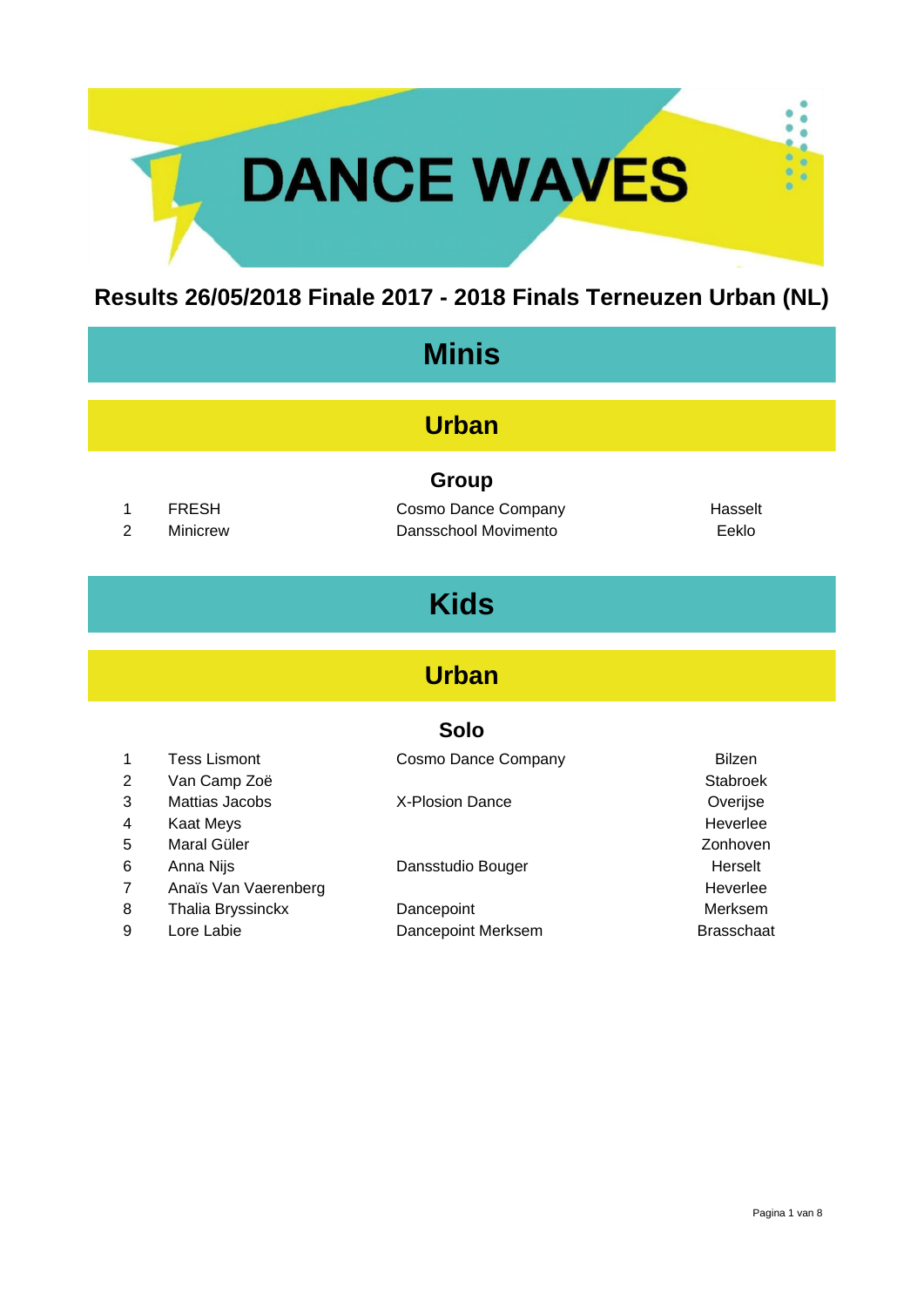### **Kids**

#### **Urban**

#### **Duo/Trio**

- 1 Sabrina & Zoë Stabroek is a stable when the Stabroek stabroek is a stabroek stabroek stabroek is a stabroek 2 Kaat & Anaïs **Heverlee** 3 Connor & Lenn Muses in Motion Motion Allementhout 4 Kiara & Jeannot **Dance Collectiv Collectiv Tongeren** 5 Louise & Mayté **Dansstudio Bouger** 1983 Course and Herselt 6 Zyta, Fe & Silke Dance-Control Kuurne 7 Pauline, Alizée & Vita Dance-Control Control Currence Ruurne 8 LINA & NOA Pirouette Provence Contact Mevelgem
- 9 Lore & Thalia **Dancepoint** Denomination Controller Merksem
- 

### **Kids**

#### **Urban**

#### **Group**

1 EXCLUSIVE CREW Made2Move **Mande2Move** Wetteren 2 UNIQUE Cosmo Dance Company Hasselt 3 The mini All-StarZ The All-StarZ dance team Hasselt 4 Funtastic Crew Dance Planet Crew Dance Planet Crew Gijzegem 5 Motion Company Teens Dansgroep Motion Waarschoot 6 Urban Crew Dansschool Balanze Sint-Katelijne-Waver 7 L&A Kids **L&A Dance Company** Sint-Pieters-Leeuw 8 Bubble gums Move it Sint Lievens Houtem 9 Mini Destiny **Dansstudio Bouger** Mini Destiny **Herselt** 10 Movez **Dance Flavour Communist Exercise** Dance Flavour 11 TLC 30 Jedagro 30 Jedagro 30 Jedagro 30 Jedagro 30 Jeda 20 Jeda 20 Jeda 20 Jeda 20 Jeda 20 Jeda 20 Jeda 20 Jeda 20 Jeda 20 Jeda 20 Jeda 20 Jeda 20 Jeda 20 Jeda 20 Jeda 20 Jeda 20 Jeda 20 Jeda 20 Jeda 20 Jeda 20 Jeda 20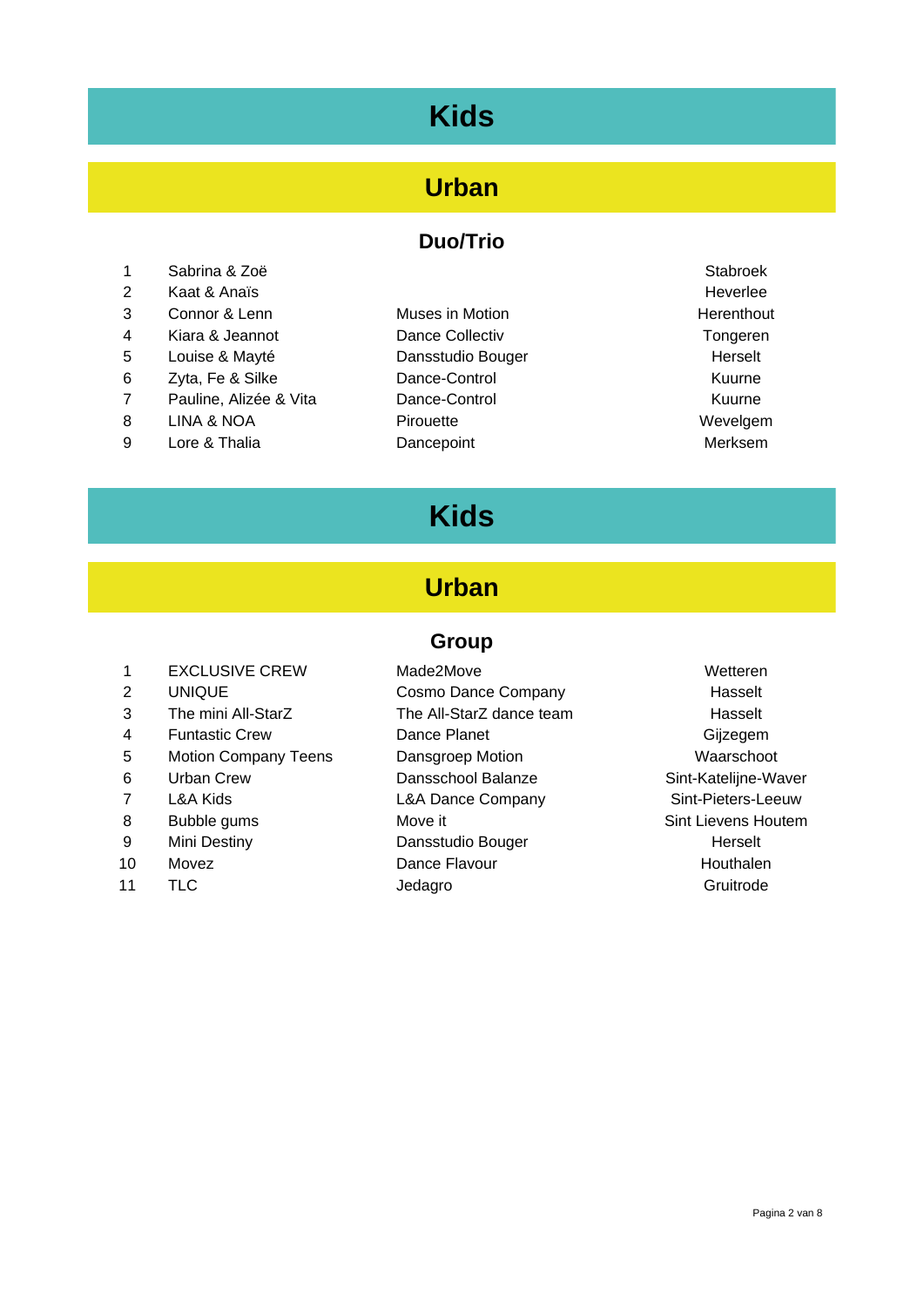### **Kids**

#### **Urban**

#### **Impro**

Van Camp Zoë Stabroek is a stabroek stabroek is a stabroek stabroek is stabroek stabroek

## **Juniors**

#### **Urban**

#### **Solo**

- 1 Isa Van Eynde **International Studies** Jaybees **Contracts** Contracts and Masterlee
- 
- 
- 4 nadia borre oud-turnhout
- 5 Torremans Ruhne Beerse and the Beerse and the Beerse and the Beerse and the Beerse
- 6 Maïté Moeskops **Oud-Turnhout**

#### 2 ILVY BATS Dancepoint Democratic Merksem 3 Maité Roelants Dansstudio Dance Unlimited pd clinge Nederland

### **Juniors**

### **Urban**

#### **Duo/Trio**

1 Senna & Vinti **Bounce** General Bounce **General Senna Bounce** Genk 2 Fleur & Beyoncé Show Off Dance Complex Aalst 3 Kato & Merel The All-StarZ dance team **Hasselt** 4 Fenna, Jasmien & Leontien Dansgroep Heliopsis Knokke-Heist 5 Axelle, Imke & Mila Cosmo Dance Company Flasselt 6 Saar & Romi **Dansstudio Bouger Communist Communist Communist Communist Communist Communist Communist Communist Communist Communist Communist Communist Communist Communist Communist Communist Communist Communist Communi** 7 Febe, Dominiky & Emma Davinia's Dance Complex Sint-Truiden 8 Ruhne & Nadia **Beerse** 9 Isa & Roos **Statement Statement Control Control** Associate Associate Associate Associate Associate Associate Associate Associate Associate Associate Associate Associate Associate Associate Associate Associate Associate A 10 Zinte & Lies **Davinia's Dance Complex** Sint-Truiden 11 CLAUDIA, OPHELIE &<br>NATHAN 12 Janne & Maïté **Oud-Turnhout** 

L&A Dance Company Sint-Pieters-Leeuw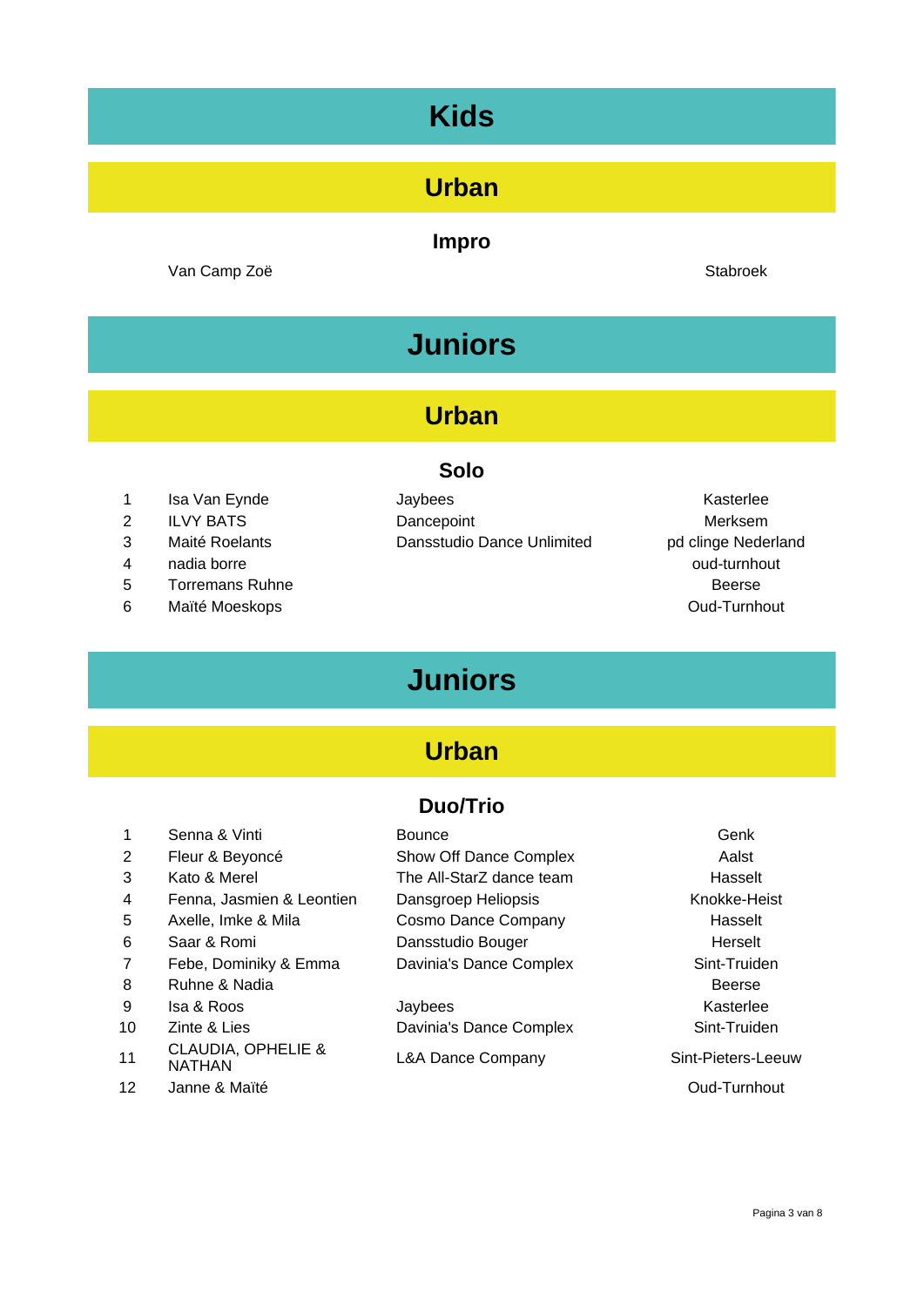## **Juniors**

### **Urban**

#### **Group**

| $\mathbf{1}$   | Junior FOS          | <b>K-Creation</b>      | Sint-Genesius-Rode |
|----------------|---------------------|------------------------|--------------------|
| 2              | <b>UNITY CREW</b>   | Made2Move              | Wetteren           |
| 3              | Demo Hiphop jeugd   | Pivolté                | <b>Brasschaat</b>  |
| $\overline{4}$ | whYSO CREW          | Show Off Dance Complex | Aalst              |
| 5              | Mini FOS            | <b>K-Creation</b>      | Sint-Genesius-Rode |
| 6              | <b>F-SQUAD</b>      | Dancepoint             | Merksem            |
| 7              | Destiny kids        | Dansstudio Bouger      | Herselt            |
| 8              | Badass KidZ         | Dansvereniging MoveZ   | Zottegem           |
| 9              | <b>EXCEPTIONAL</b>  | Cosmo Dance Company    | Hasselt            |
| 10             | <b>Dynamic Crew</b> | Dance Planet           | Gijzegem           |

## **Juniors**

#### **Urban**

#### **Impro**

Connor Hermans **Muses** in Motion **Muses in Motion Herenthout**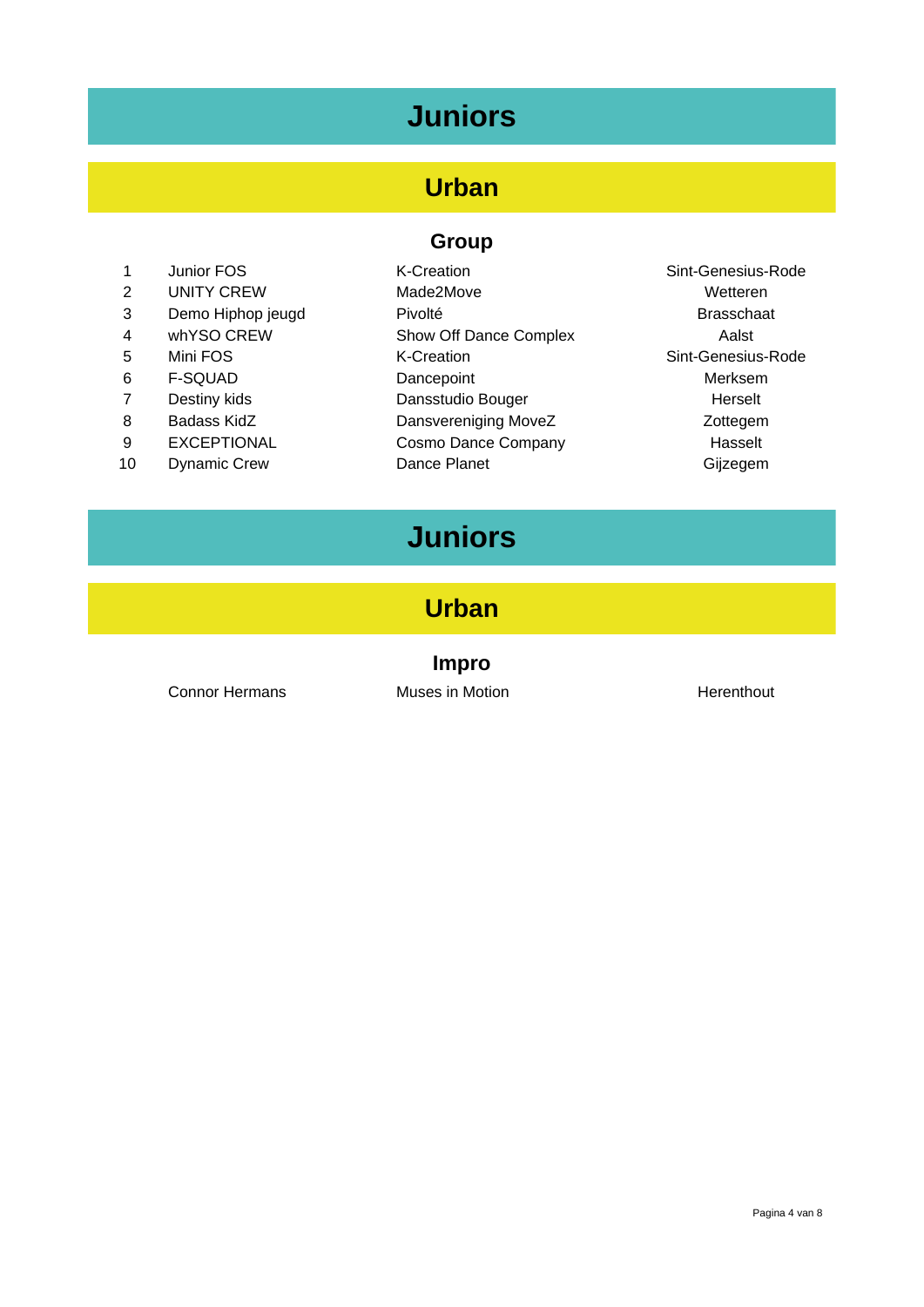### **Teens**

### **Urban**

#### **Solo**

- 1 Kayleigh Debie **JayBeeS Dancers Cancers** Oud-Turnhout
- 2 Shakira Mahieu Kortrijk
- 3 Alexandra Van Laer Heverlee Heverlee Heverlee
- 4 Rhune Cleenewerck **Kuurne** Kuurne Kuurne Kuurne Kuurne Kuurne Kuurne Kuurne Kuurne Kuurne Kuurne Kuurne Kuurne

### **Teens**

#### **Urban**

#### **Duo/Trio**

| Emma, Hugo & Laura | Mouvements | Sambrevill |
|--------------------|------------|------------|
| katrijn & Camille  | Pivolté    | Schoten    |

- 
- 
- 
- 
- 7 Jenthe & Aisha Beerse
- 8 Sina & Chayenne Jedagro Gruitrode

5 Amber & Hanne Dansschool Movimento Eeklo 6 Shana, Tuchilla & Zoe The All-StarZ dance team Hasselt

a 1 Employements Mouvements and Mouvements Mouvements Sambreville 3 Bo & Caro **Heverlee** 4 Lana & Macy **Roeselare** Roeselare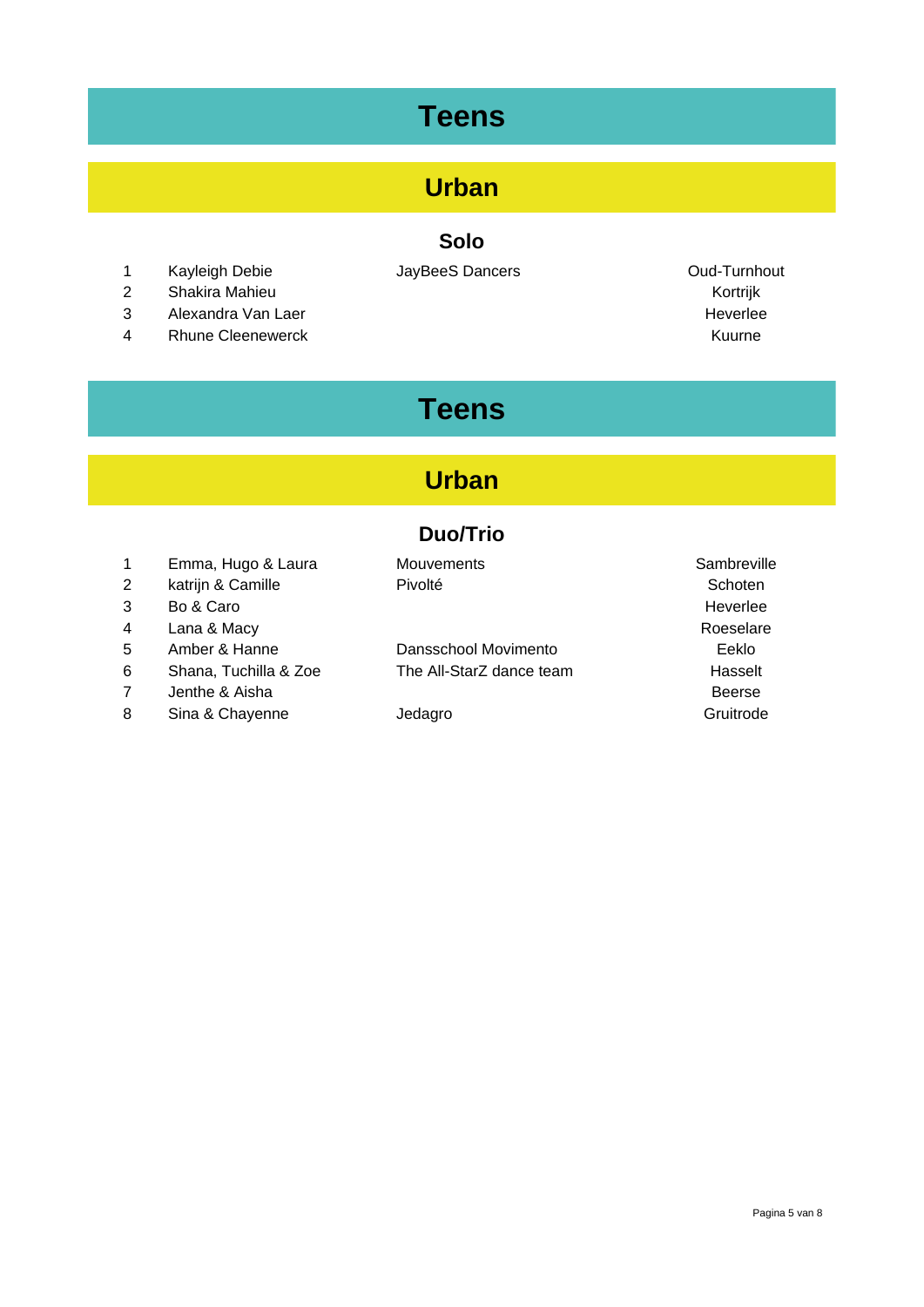### **Teens**

#### **Urban**

#### **Group**

|   | <b>INVINCIBLE</b>        | Cosmo Dance Company      | Hasselt              |
|---|--------------------------|--------------------------|----------------------|
| 2 | Just On Time             | RheAxion                 | <b>Melsbroek</b>     |
| 3 | The B-Bros               | Dansschool Backstage     | Valkenswaard         |
| 4 | Look Out Crew            | Dansvereniging MoveZ     | Zottegem             |
| 5 | The All-StarZ dance team | The All-StarZ dance team | Hasselt              |
| 6 | <b>Urban District</b>    | Gym & Dans Wolvertem     | Meise                |
|   | funky fresh              | Jamcentrum               | sleidinge            |
| 8 | <b>BStyle Squadron</b>   | Dansschool Balanze       | Sint-Katelijne-Waver |
| 9 | <b>Explosive Crew</b>    | Dance Planet             | Gijzegem             |

### **Teens**

**Urban**

**Impro**

Shakira Mahieu **Kortrijk** 

## **Adults**

#### **Urban**

#### **Solo**

- 
- 
- 
- 1 Julie Geraci **Dansgroep Heliopsis** Chronicke-Heist 2 Sofie Theunis **Sofie Theunis** Jaybees **TURNHOUT** 3 Jessie Westyn **Dansgroep Heliopsis** Chronicke-Heist